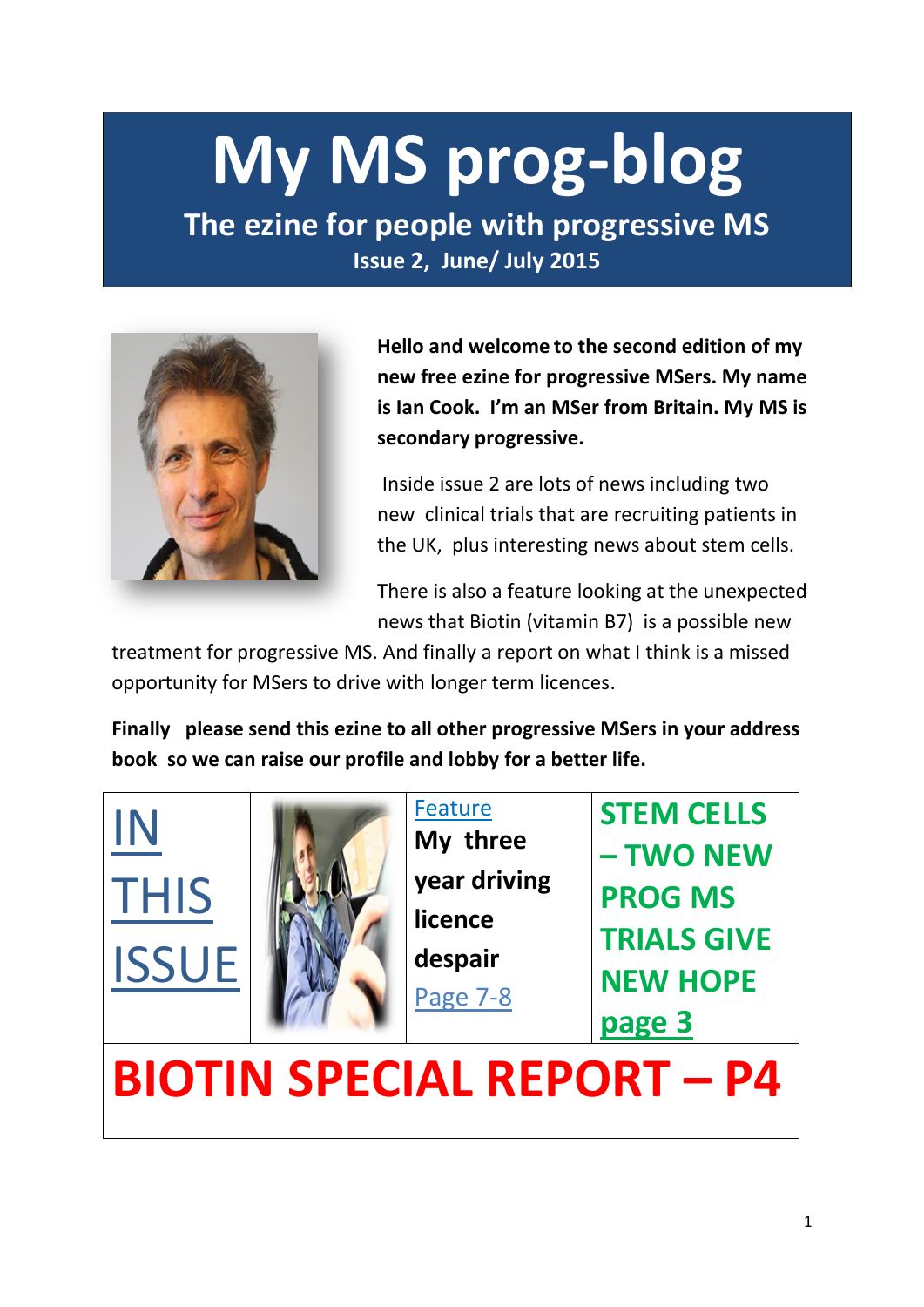# **Tecfidera (BG-12) trial for SPMS to include several UK sites – more details to come soon**

**Clinical trials are to take place soon at several UK sites to see if MS disease modifying drug, Tecfidera (BG-12) can slow down disability progression in secondary progressive MS (SPMS).** 

Trials are recruiting 1,170 patients with SPMS at 200 sites in Britain, Europe and the US and are due to complete in 2019. The trials will look at the effects of the disease modifying drug on disability, walking and hand movement.

Interest in Tecfidera as a treatment for progressive MS follows a study in mice which suggested that the drug may also have neuro-protective qualities. Tecfidera, a tablet taken twice daily, is already used in relapsing remitting MS (RRMS). *More details of the clinical trials on page 11*

# **UK sites named for Laquinimod PPMS trial**

**A clinical trial is now underway in the UK examining the effects of an "immune-modulating" drug Laquinimod on Primary Progressive MS (PPMS). Trial sites include London, Bristol, Edinburgh, Liverpool, Nottingham, Oxford, Plymouth, Stoke on Trent and Swansea.**

The trial will look at the effect of the drug on brain volume changes in 375 people chosen to take part. It will also record progression of disability, new lesions measured by MRI and cognition. Estimated completion date is October 2017.

Laquinimod is an experimental drug, taken once daily as a tablet. Sadly it was not licenced as a treatment for relapsing remitting MS in 2014 by the European Medicines Agency. (EMA ) But the EMA noted at the time that its effect in slowing the worsening of disability appeared to be "encouraging*". More details of the trial on p11.*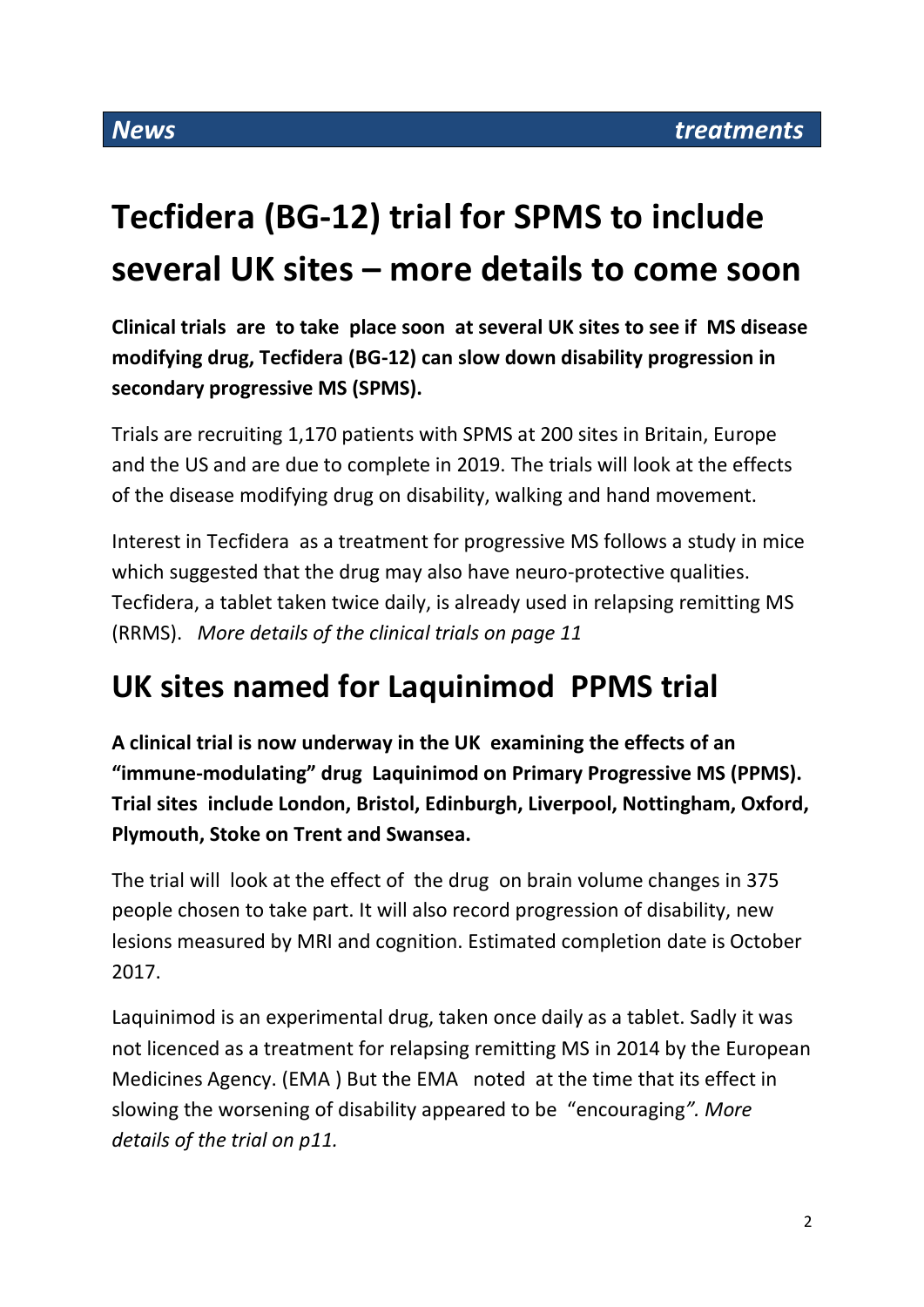# **US stem cell trial shows several improvements in PPMS and SPMS patients**

# **A group of nine progressive MSers had better balance, increased muscle strength and improved walking after stem cell treatment in the US.**

Those were the key finding of a Phase I clinical trial using autologous neural stem cells in the treatment of both relapsing remitting and progressive MS. The trial was carried out at the Tisch MS Research Center in New York.

An interim analysis showed that six of nine patients treated had increased motor strength, improved bladder function and an enhanced quality of life after treatment which was said to be well tolerated. Thus far no serious adverse events have been reported. Staff at the Tisch center plan to complete the Phase I study and if the positive trends continue move on to a multi-centre Phase II efficacy trial. *More details on p 11*

# **'Significant' results in SPMS stem cell trial**

**Results of a trial into stem cells as an MS treatment are "significant and give new hope to patients with secondary progressive MS" (SPMS) says Dr Giovanni Mancardi, the scientist who led the study in Genoa, Italy .**

In the study autologous hematopoietic stem cell transplantation (AHSCT) was compared to mitoxantrone as a treatment for secondary progressive or relapsing-remitting MS. A total of 21 patients with MS whose symptoms were not improving despite treatment with conventional medications took part . Most needed a cane or crutch to walk at an average age of only 36.

MRI-detected brain lesions were reduced by 79% in patients undergoing AHSCT compared to patients treated with mitoxantrone. Disease activity was greatly reduced by AHSCT. *More details are on page 11.*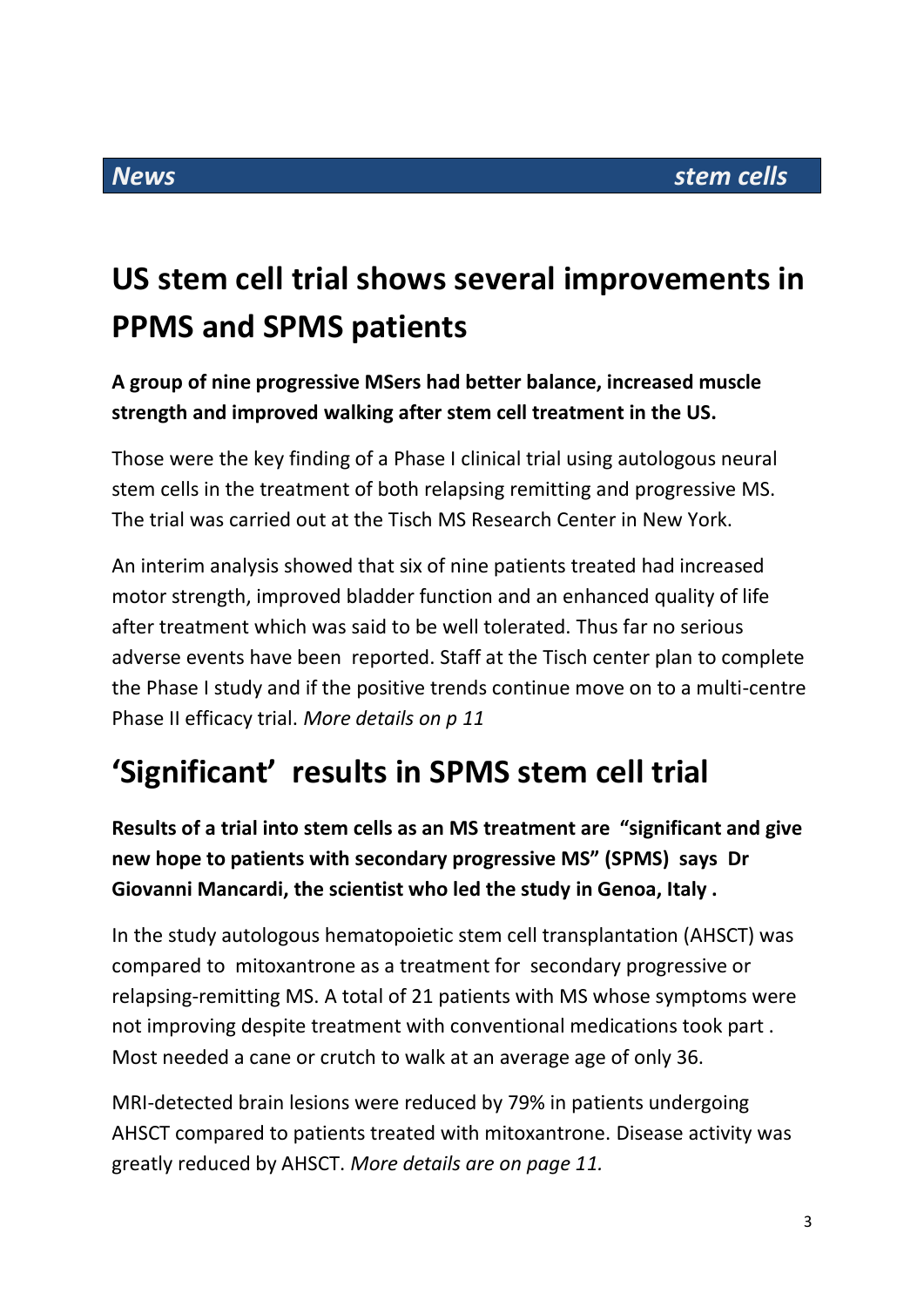## *Features biotin*  Supplement Facts Serving Size: 1 Tablet **Amount Per Serving**  $0/0V$ 3333% Biotin  $10.000$  mcg Calcium 66 mg (from Dibasic Calcium Phosphate) \*Daily Value (DV)

*Biotin tablets can be bought on the high street with claims they promote strong nail.*

# *Biotin (vitamin B7) is good for your nails*

# - *it may also help you with your MS.*

**Biotin, a vitamin that helps keep your nails strong, may also improve the symptoms of primary and secondary progressive MS. That's according to research unveiled at a major medical conference in the US.**

Biotin (vitamin B7), also known as Vitamin H or Coenzyme R, has been used for years as an over-the-counter supplement to treat brittle hair and nails, and some skin conditions.

Earlier this year positive results of a phase III study into the effects of large doses of a certain type biotin on progressive MS were presented at the US Academy of Neurology (AAN). In the study 91 per cent of MS patients given very high doses of biotin saw some improvement.

A total of 154 patients with primary or secondary progressive MS were given a preparation called MD1003 which, at a dosage of 300 mg of Biotin per day, contains 10,000 times the maximum daily recommended dose and far higher than high street products which typically contain just 10 mg or 10,000mcg .

In the study 12.3% of the Biotin treated patients saw some improvement in disability scores after treatment, as opposed to 0% of the placebo group. Only 4% of Biotin treated patients displayed disease progression after one year,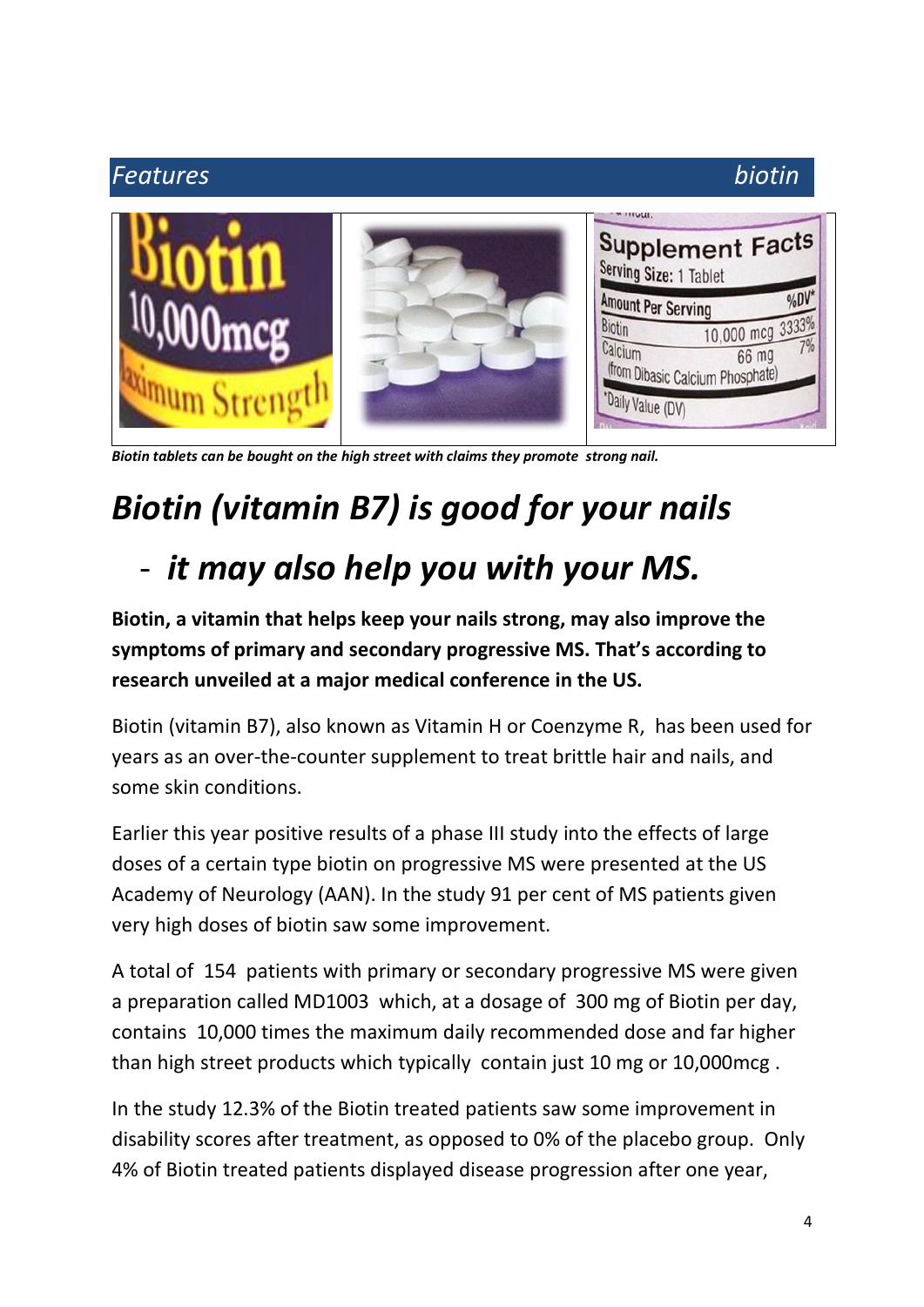# *Features biotin*

compared to 13% in the placebo group. Very few side events were reported. One possible explanation for how biotin might work centres on "virtual hypoxia." – a lack of oxygen which affects demyelinated nerve cells. It is believed biotin may stop virtual hypoxia by boosting mitochondria - the part of the cell that fuels its oxygen delivery.

A further biotin MS trial is currently taking place at 20 sites in France and one site in the UK (University College London). The new trial (NCT02220244) looks at biotin's effect on chronic visual loss related to optic neuritis in MS. The study completes in January 2016. This may tell us more.

## **So, should we all start taking biotin?**

Bitoin is cheap and readily available over the counter and online . As a classical guitarist I have taken biotin for years to keep my mails strong. And it works. However, the dose I take is one capsule -10mg daily. I would need to take 30 capsules a day to match the doses used in the trial - 100 mg of biotin three times a day- and I have major reservations about doing this.

I am not the only one to have doubts. US blogger Marc Stecker (wheelchair kamikaze) has primary progressive MS and has written extensively about biotin. (See link on page 11) He says that the compound used in the trial is a highly concentrated and purified pharmaceutical grade form of biotin called D-Biotin, and I do not know whether this is found in over the counter preparations. I do know that these products haven't been formulated to treat MS

So is there another way? Yesterday I joined a facebook group called "Biotin for Progressive MS". This is a closed group so you have to request membership. Last time I looked there were more than 1,000 members. A link to this group on page 11. Watch this space! *Details of sources for this feature on page 11.*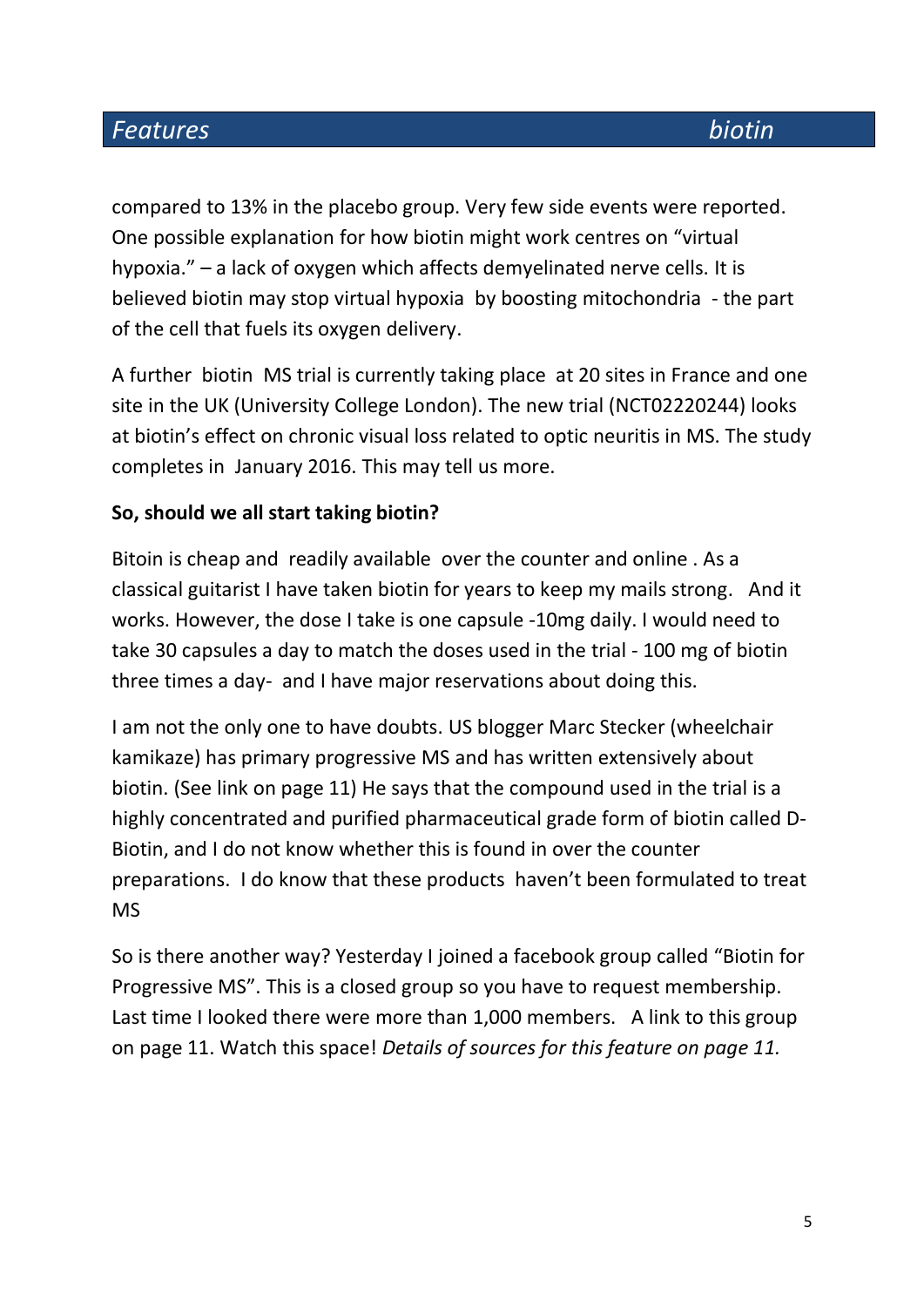# **'Myelin repair' cancer drug to start clinical trials in MSers soon**

**A drug which has the potential to re-myelinate will soon be tested in a clinical trial. The drug - Bexarotene - is already in use as a treatment for a skin cancer - cutaneous T-cell lymphoma.**

The clinical trial follows years of work by scientists from Cambridge and Edinburgh Universities who in 2010 identified a molecule in the brain called RXR-gamma, which seemed to help promote myelin repair. In animal models of MS it was found that stimulating RXR-gamma activity encouraged the brain's own stem cells to regenerate myelin.

Bexarotene is known to target RXR-gamma. So scientists are now preparing a clinical trial to test the safety and effectiveness of this potential myelin repair therapy in MSers. More will follow when I know more. *Story sources p11.*

# **Asthma drug may slow MS progression**

**An anti-inflammatory asthma drug is to be tested on people with Primary and Secondary Progressive MS in clinical trials following suggestions that it might slow MS progression.** 

The drug called Ibudilast has been tested on people with relapsing remitting MS and although the research showed no benefit on slowing the rate of newly active lesions it was noted that those treated showed less progression than those in a placebo group.

Now 250 people with progressive MS will take the drug for 96 weeks. The trial takes place in the US and expects to complete in 2017. *Trial details on p11.*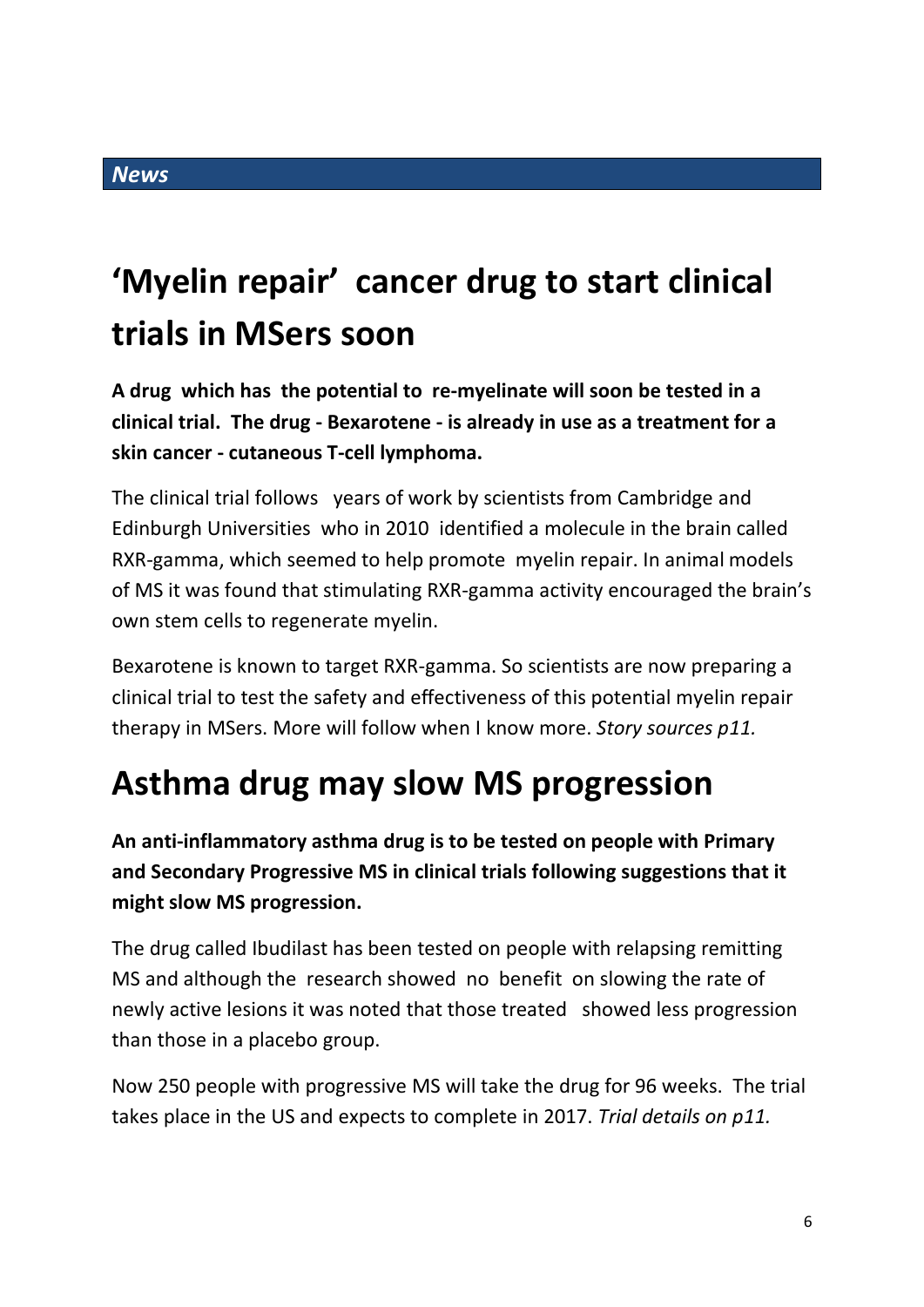

# **A missed opportunity for longer licences**

**One of the problems with progressive MS is that you become increasingly dependent on your car. I can still walk short distances but I now need to drive to most places.** 

So, I was shocked six years ago, in 2009, when I was told I would have to apply for a UK driving licence every three years instead of waiting 'til I am 70, like non-MSers who drive. It might have made sense if I had recently been involved in an accident or suffered a new symptom affecting my driving. But neither of these things applied. So why had this new restriction been imposed?

In 2008 I had voluntarily requested an assessment from my local regional driving assessment centre after being told my MS was now progressive. No concerns were raised about my driving at the assessment, but reading the report afterwards I noticed a copy was being sent to the DVLA. (The UK Driver and Vehicle Licensing Agency) So, when the DVLA told me one month later I was now on a three year medically restricted licence it felt like a bit of an overreaction.

Fast forward to 2014 and imagine my delight when I read the DVLA was consulting about whether to extend medically restricted three year licences to a maximum of 10 years in certain circumstances. Great idea I thought. A press release explained that in 2011-12 the DVLA had made licensing decisions on 675,000 cases at a cost of £20m. increasing the period for up to 10 years would reduce this by 61,000, saving £1.8m annually. *Continued on next page.*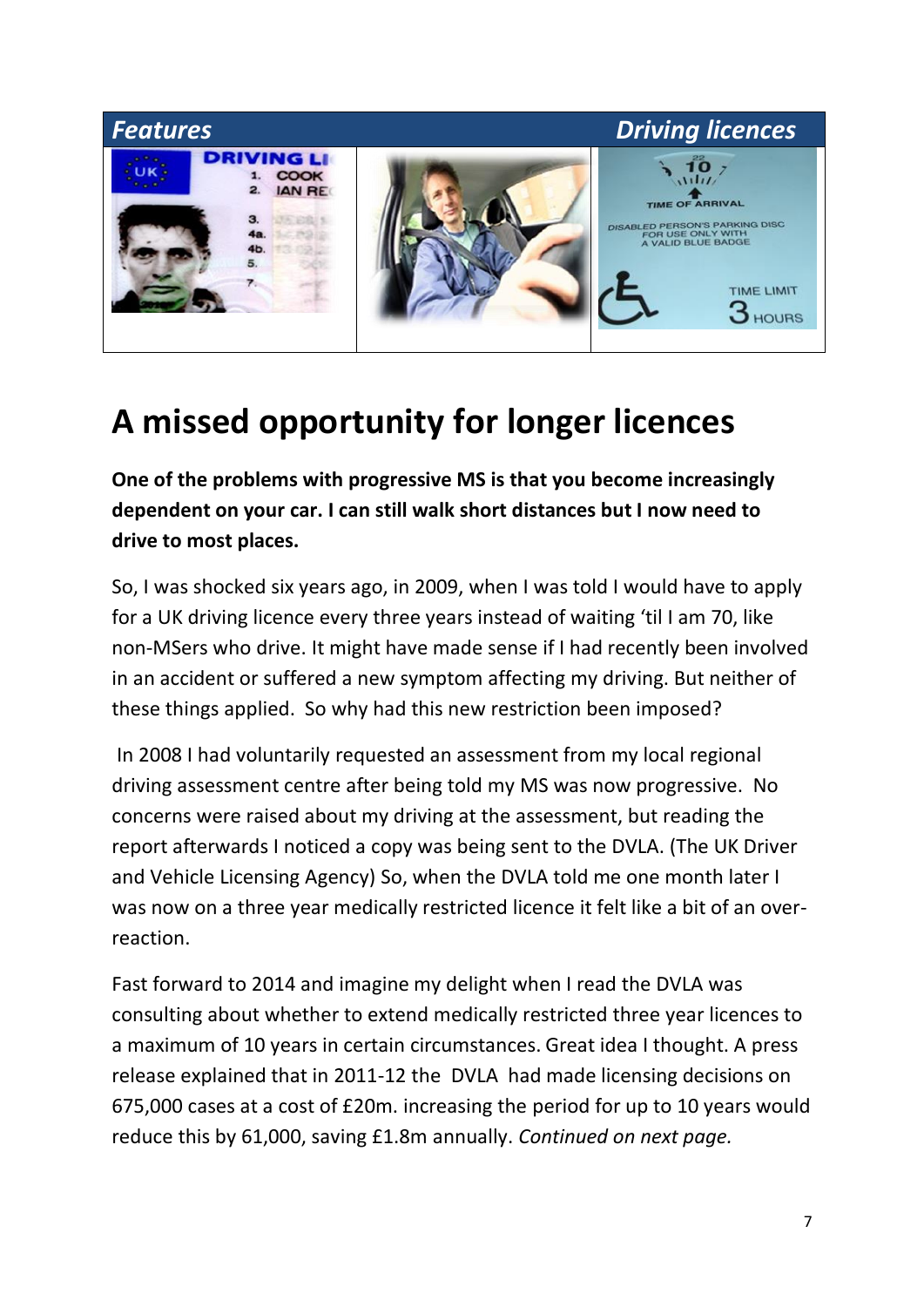

The press release also said more than three quarters of drivers who re-apply get another one, (I am now on my second three year licence) so I wrote to the consultation agreeing with the proposal. The DVLA said the overall reaction was positive, 81.4% of people agreed. So, did the ten year plan get through?

Er, actually no it didn't. Earlier this month I read the draft minutes of a meeting of the panel which had considered the proposal. It said: "for drivers with Multiple Sclerosis five year licences may be appropriate in some circumstances; this would be for drivers who have previously been issued with a three year licence and who have demonstrated that their condition remains stable." The ten year period seemed to have been kicked into the proverbial long grass, certainly as far as us MSers are concerned.

So, was my only consolation the fact that I would now get a five year licence? Er, no. In the very next sentence the document said five year licences would not be issued after the first fifteen years from onset of MS. Having been diagnosed 22 years ago (and driven with no endorsements or accidents throughout) I won't get even a five year licence.

A few years ago a Disability Rights Commission spokesman described risk aversion as a new form of disability discrimination. I am not sure whether it is an exaggeration to say this is what is happening here but it does seem like a new mobility problem has just been added to people who are becoming progressively immobile anyway. *Information sources on page 11*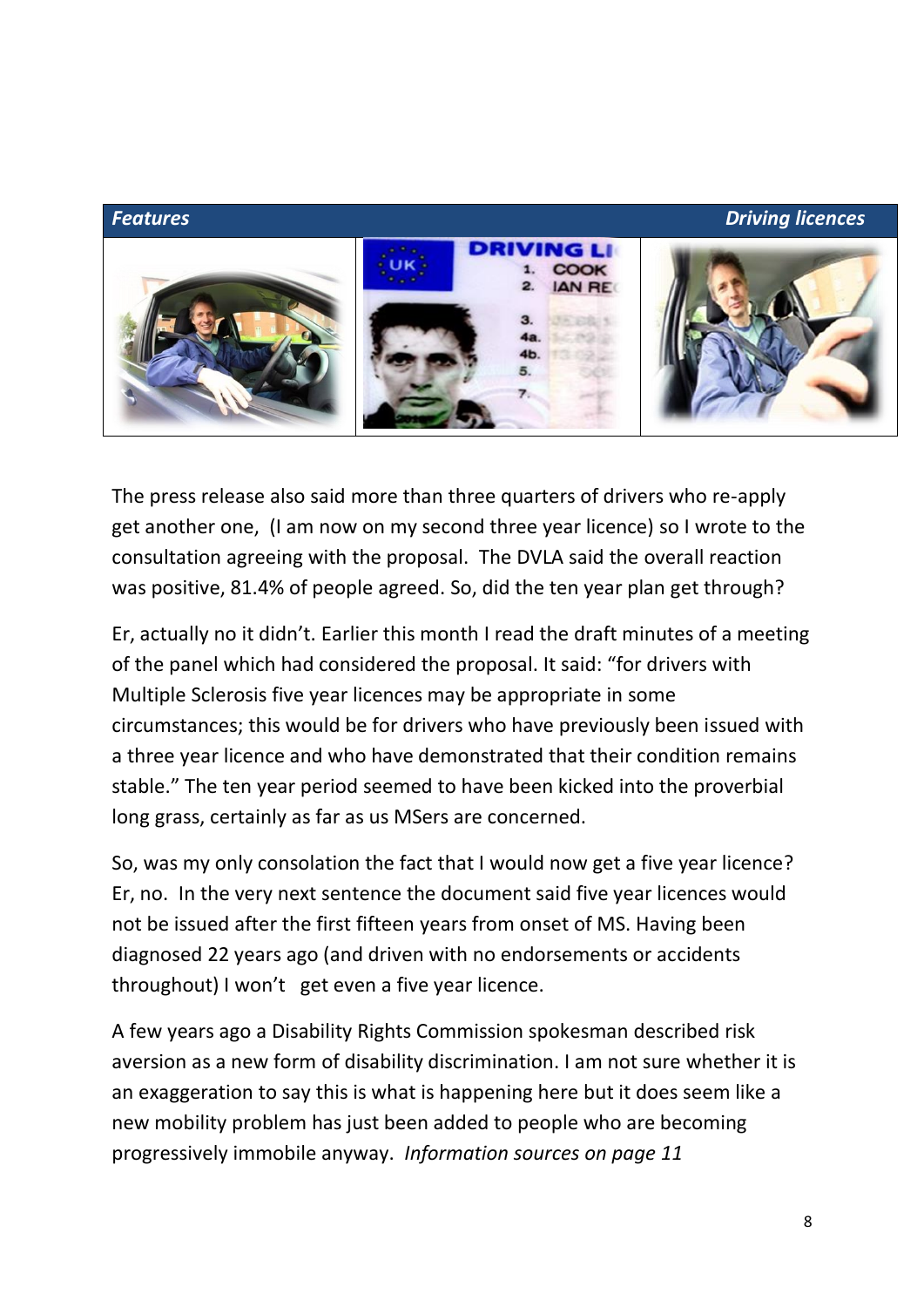### *News*

# **Drug to stop MS Blood brain barrier breach will start clinical trials this year**

**A drug that could halt a key event in MS – a breach of the blood brain barrier (BBB) - is to start clinical trials this Summer following pioneering research carried out by Canadian scientists.**

Scientists from Montreal have successfully blocked the actions of a molecule called MCAM, (Melanoma Cell Adhesion Molecule) which allows destructive white blood cells to cross the blood-brain barrier in MS, destroying the myelin sheath that protects neurons.

New research has shown that blocking MCAM could significantly slow MS progression. Now a biotech company Prothena has developed a potentially disease-modifying antibody, called PRX003, which is designed to disrupt MCAM activity and thus prevent migration of destructive white blood cells across the blood brain barrier where they damage myelin. Clinical trials in healthy volunteers should start by the end of June 2015. *Story sources p11.*

# **Possible MS nerve protector to be tested soon**

# **A naturally occurring chemical with known nerve protective qualities could soon be tested as a treatment for progressive MS, according to researchers working in the US**

The chemical called lanthionine ketimine ester (LKE) reduced neurodegeneration and improved symptoms when fed to mice with induced MS. The mice had lower levels of inflammation, lower degeneration of the optic nerve and spinal cord, and only minimal damage to the myelin sheath after treatment.

Scientists at Virginia Commonwealth University and the University of Illinois at Chicago say lanthionine ketimine ester is a strong candidate for clinical trials in patients with progressive multiple sclerosis. *More details on page 12.*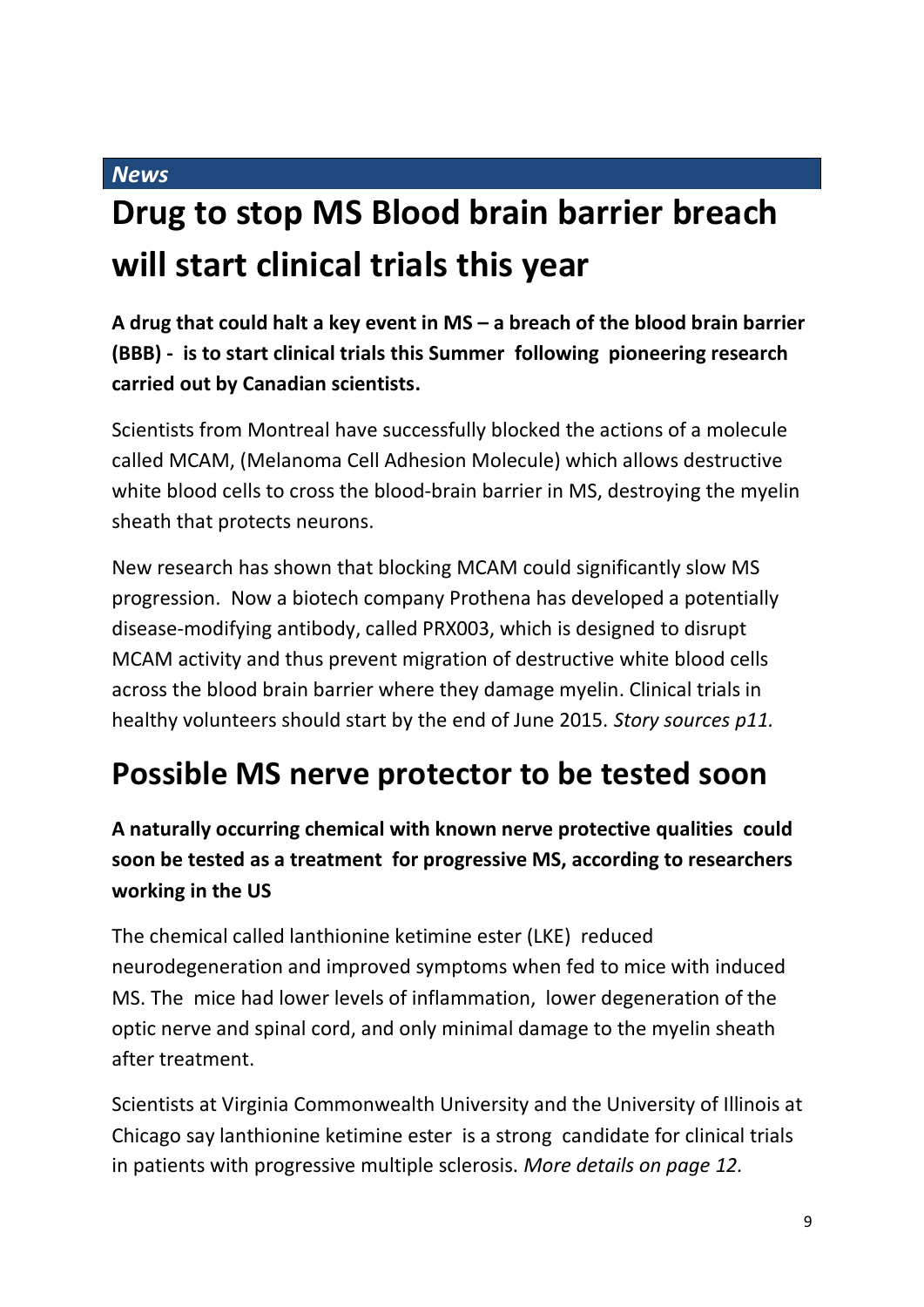## *Noticeboard*



# **Please help me develop this ezine/ blog**

I am a journalist who loves writing news and features. And having had progressive MS for ten years I have lots to write about.

The aim of this site is to provide news and information for all people with progressive MS.

As well as telling my story I want to feature other people with progressive MS, print other stories, air other views, hints and suggestions. I would also like to start a website on which the ezine could be housed. So, anyone with good stories for the site, good IT skills – web building ones – are welcome too. Email me for details of all these possibilities at [iancookjournalist@yahoo.co.uk](mailto:iancookjournalist@yahoo.co.uk)

**Also please send this ezine to all other progressive MSers in your address book so we can raise our profile and lobby for a better life.**

**Finally If you want to get regular copies of this "ezine" then email me at [iancookjournalist@yahoo.co.uk](mailto:iancookjournalist@yahoo.co.uk) and they will be delivered directly to you.**

**IN THE NEXT ISSUE (AUG/SEP 2015)** My five great years using FES – a TENS like leg device which helps walking by preventing foot drop

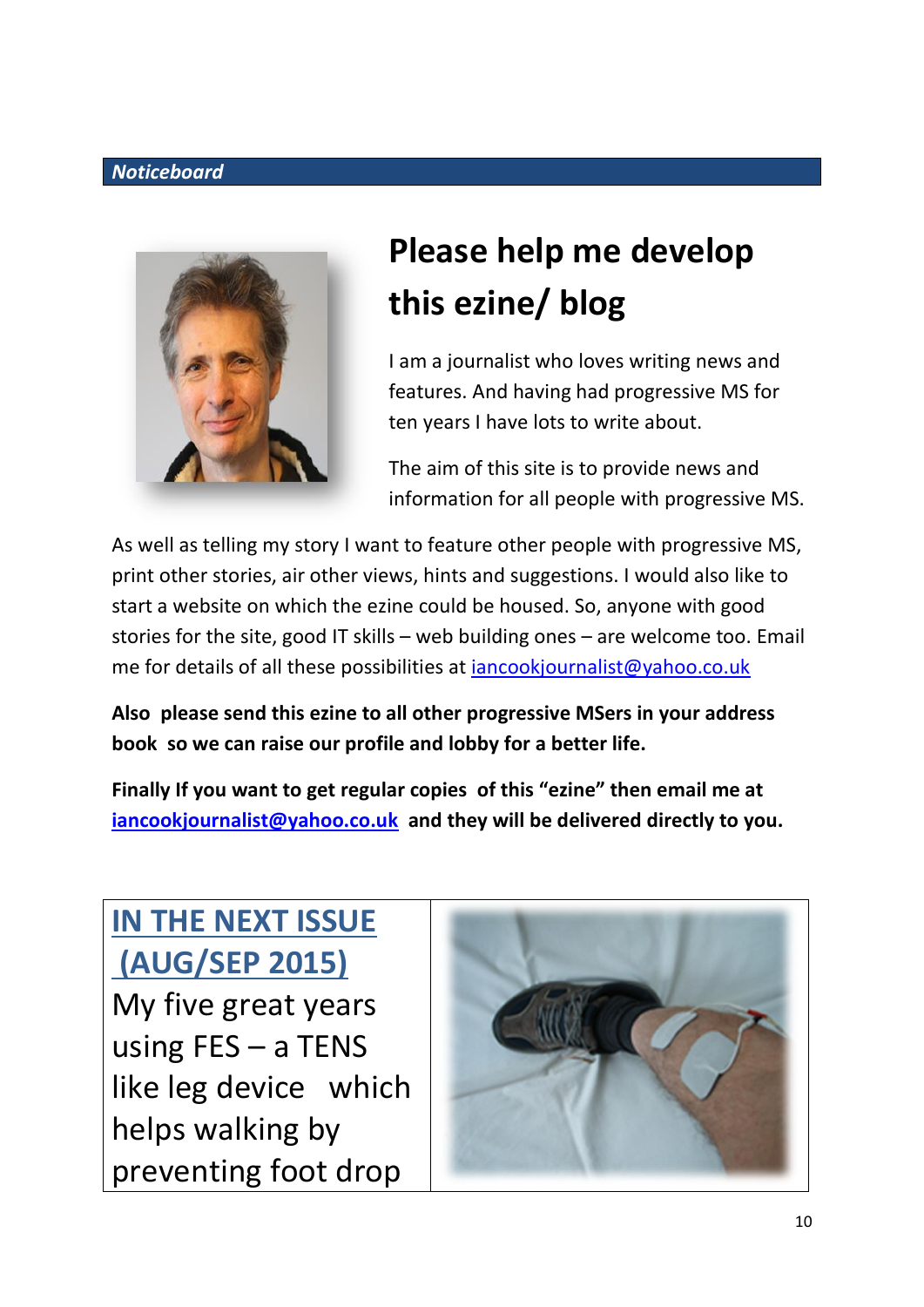### *References contact details etc*

## **Page 2Tecfidera (BG-12) story**

<https://clinicaltrials.gov/ct2/show/NCT02430532?term=NCT02430532&rank=1>

### **Page 2 Laquinimod story**

[https://clinicaltrials.gov/ct2/show/NCT02284568?term=laquinimod+and+primary+progressive+multi](https://clinicaltrials.gov/ct2/show/NCT02284568?term=laquinimod+and+primary+progressive+multiple+sclerosis&rank=1) [ple+sclerosis&rank=1](https://clinicaltrials.gov/ct2/show/NCT02284568?term=laquinimod+and+primary+progressive+multiple+sclerosis&rank=1)

### **Page 3 stem cells story 1**

[http://tischms.org/news/april-23-2015-tisch-ms-research-center-new-york-reports-early](http://tischms.org/news/april-23-2015-tisch-ms-research-center-new-york-reports-early-improvement-stem-cell-trial)[improvement-stem-cell-trial](http://tischms.org/news/april-23-2015-tisch-ms-research-center-new-york-reports-early-improvement-stem-cell-trial)

### **Page 3 stem cell story 2**

[http://multiplesclerosisnewstoday.com/2015/02/16/stem-cells-used-to-treat-secondary](http://multiplesclerosisnewstoday.com/2015/02/16/stem-cells-used-to-treat-secondary-progressive-patients-in-clinical-trial/)[progressive-patients-in-clinical-trial/](http://multiplesclerosisnewstoday.com/2015/02/16/stem-cells-used-to-treat-secondary-progressive-patients-in-clinical-trial/)

#### **page 4 Biotin feature**

<http://www.wheelchairkamikaze.com/2015/04/glimmers-of-hope-for-progressive-ms.html>

https://www.facebook.com/groups/BiotinForProgressiveMS/

#### **Page 6 – Bexarotene story**

Source: [http://www.mssociety.org.uk/ms-research/research-blog/2015/05/celebrating-successes](http://www.mssociety.org.uk/ms-research/research-blog/2015/05/celebrating-successes-edinburgh-centre-ms-research)[edinburgh-centre-ms-research](http://www.mssociety.org.uk/ms-research/research-blog/2015/05/celebrating-successes-edinburgh-centre-ms-research)

### **Page 6 Asthma drug story**

<https://clinicaltrials.gov/ct2/show/NCT01982942?term=ibudilast+multiple+sclerosis&rank=1>

#### **page 7 - driving licence feature**

[https://www.gov.uk/government/uploads/system/uploads/attachment\\_data/file/331553/EPL\\_Consultation\\_D](https://www.gov.uk/government/uploads/system/uploads/attachment_data/file/331553/EPL_Consultation_Document_6_3_14.pdf) ocument 6\_3\_14.pdf

[https://www.gov.uk/government/uploads/system/uploads/attachment\\_data/file/429219/12th\\_March\\_2015\\_](https://www.gov.uk/government/uploads/system/uploads/attachment_data/file/429219/12th_March_2015_minutes.pdf) [minutes.pdf](https://www.gov.uk/government/uploads/system/uploads/attachment_data/file/429219/12th_March_2015_minutes.pdf)

### **page 9 blood brain barrier drug**